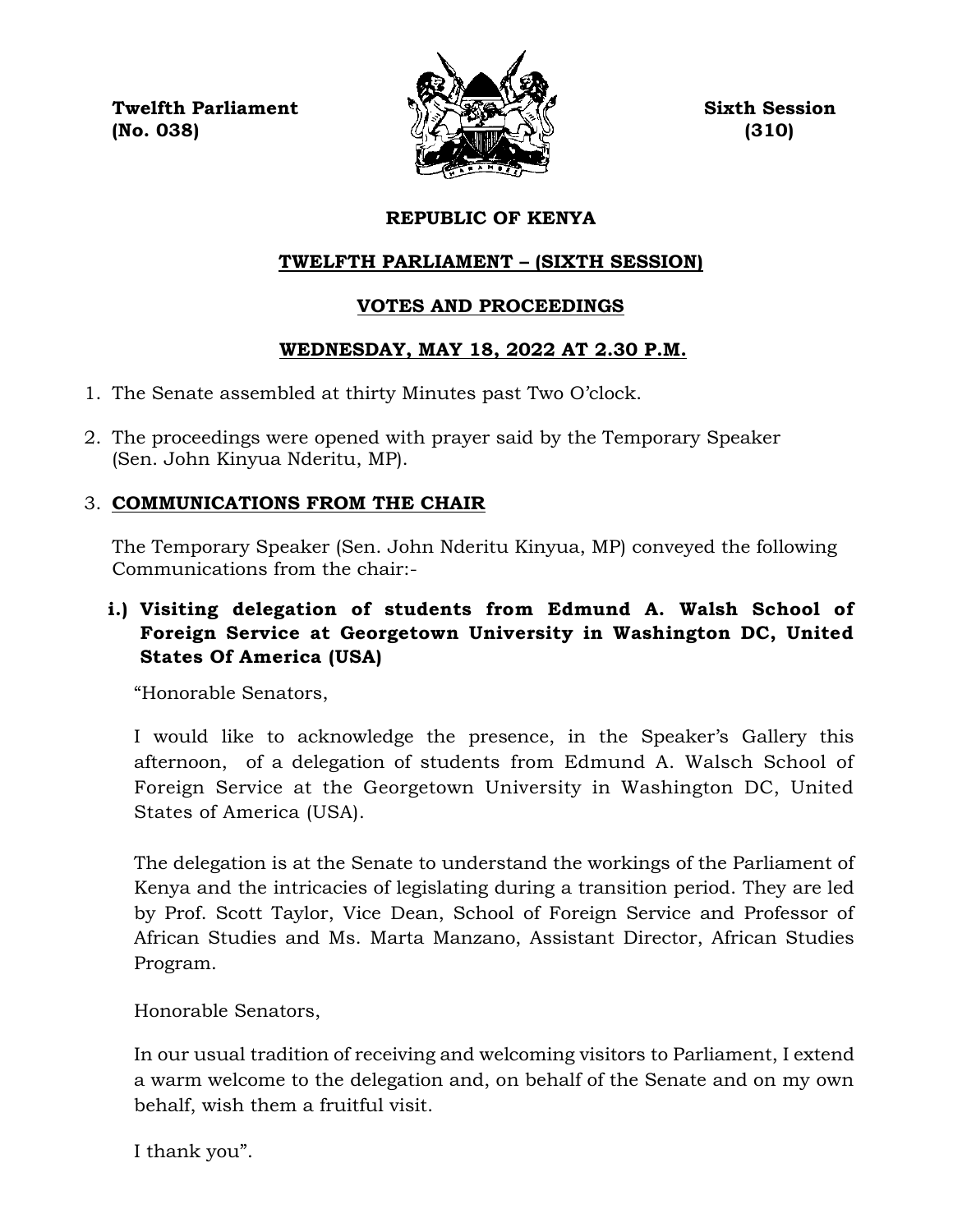## **ii.) Visiting delegation from the County Assemblies.**

"Honorable Senators,

I would like to acknowledge the presence, in the Speaker's Gallery this afternoon, of a delegation comprising thirty-one (31) Librarians from twentyseven (27) County Assemblies, who are on a five (5) day attachment programme in the Senate. The County Assemblies represented are; Samburu, Taita Taveta, Laikipia, Vihiga, Siaya, Busia, Nyamira, Tharaka Nithi, Tana River, Nyandarua, Wajir, Embu, Kisumu, Nakuru, Kajiado, Nairobi, Kirinyaga, Kiambu, Nyeri, Kisii, Mandera, Migori, Homabay, Garissa, Kericho, Bomet and Kakamega.

The objective of the attachment programme is to equip the officers with specialized knowledge and the sharing of experiences between officers at Parliament and County Assemblies and further, to facilitate upscaling of the operations of the county assembly libraries as critical legislative bodies in preserving legislative records as a vital resource for legislators.

Honorable Senators,

In our usual tradition of receiving and welcoming visitors to Parliament, I extend a warm welcome to the delegation and, on behalf of the Senate and on my own behalf, wish them a fruitful visit.

I thank you".

#### 4. **PAPER LAID**

The following paper was laid on the table of the Senate -

Report of the Standing Committee on Agriculture, Livestock and Fisheries on its consideration of the National Assembly amendments to the Coffee Bill (Senate Bills No. 22 of 2020);

*(The Chairperson, Standing Committee on Agriculture, Livestock and Fisheries)*

#### 5. **STATEMENTS**

## **a.) Pursuant to Standing Order 47(1)**

Nominated Senator, (Sen. (Dr.) Gertrude Musuruve, MP) made a Statement on the significance of the World Hypertension Day.

Thereupon, the Senator informed the house that the World Hypertension Day is celebrated on May 17th every year, and that its objective is highlight hypertension (high blood pressure) as a serious medical condition and to provide information on its prevention, detection and treatment. The Senator further informed the Senate that millions of people around the globe had died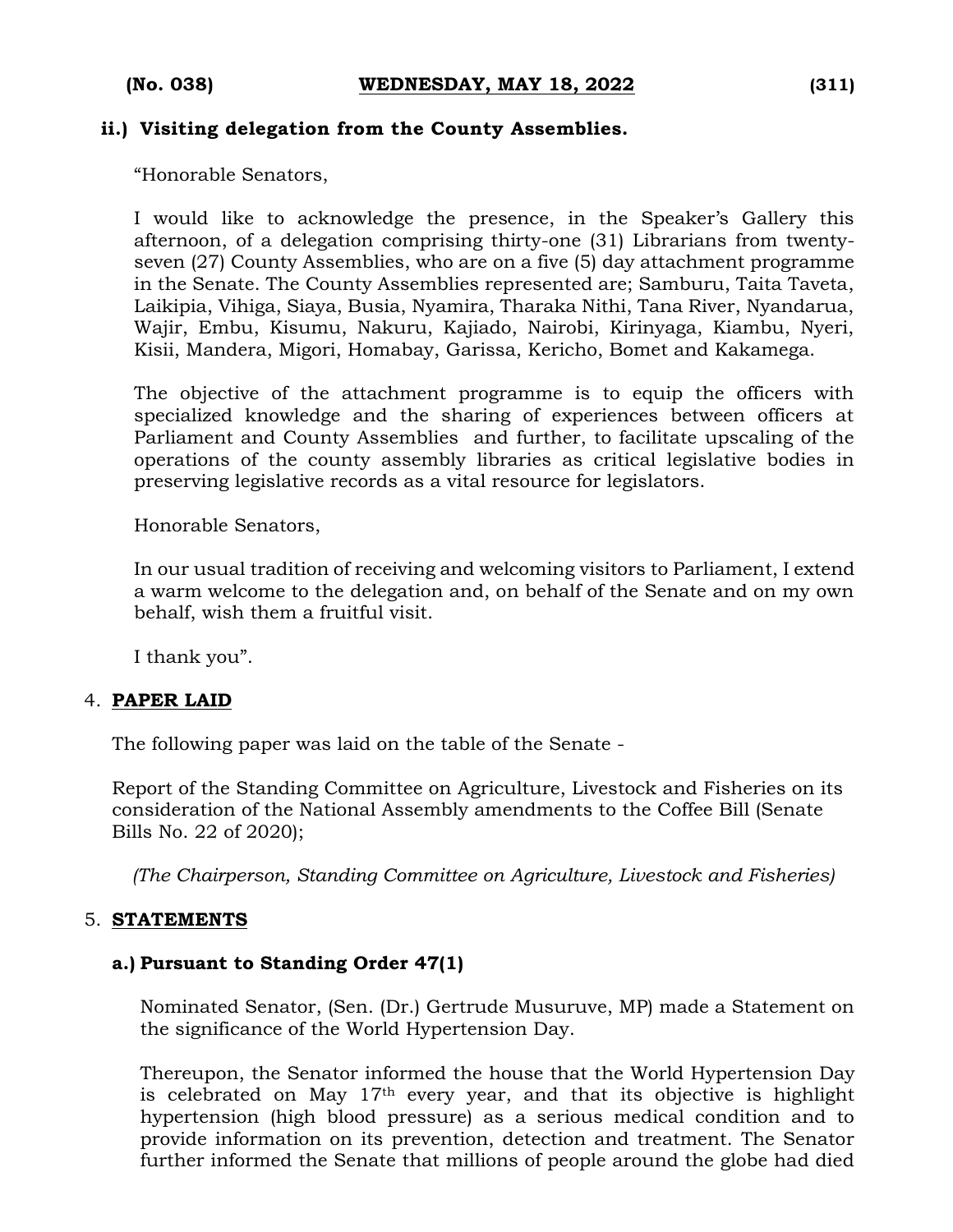as a result of high blood pressure. The Senator pointed out that in most cases; the death was caused by the disease, without showing any symptoms.

The Senator stated that high blood pressure related diseases contribute to other cardiovascular ailments for people below the hypertensive threshold of 140/90mm hg., and that uncontrolled high blood pressure can lead to disability and poor quality of life for the affected persons.

In conclusion, the Senator called upon the national government in conjunction with county governments to take up the responsibility of creating awareness on the causes of high blood pressure, availing free blood pressure check-ups in all county hospitals and free medical awareness on how to prevent the disease in order to ensure that every Kenyan has the highest attainable standards of health.

# **b.) Pursuant to Standing Order 48(1)**

The Senator for Nandi County, (Sen. Samson Cherarkey, MP) sought a statement from the Standing Committee on Roads and Transport concerning the status of rehabilitation and improvement of Mombasa Road, following construction of the Nairobi Expressway.

## 6. **MOTION - CONSIDERATION OF THE NATIONAL ASSEMBLY AMENDMENTS TO THE COFFEE BILL (SENATE BILLS NO. 22 OF 2020)**

Order read;

Motion made and Question proposed;

THAT, pursuant to Standing Order 159, the amendments of the National Assembly to the Coffee Bill (Senate Bills No. 22 of 2020) be now considered.

*(The Chairperson, Standing Committee on Agriculture, Livestock and Fisheries)*

Debate arising;

And there being no other Senator wishing to contribute;

The Mover replied;

Before the Question was put, and pursuant to Standing Order 79 (1), the Temporary Speaker (Sen. John Kinyua Nderitu, MP) ruled that the Motion did not affect counties.

Question put and negatived.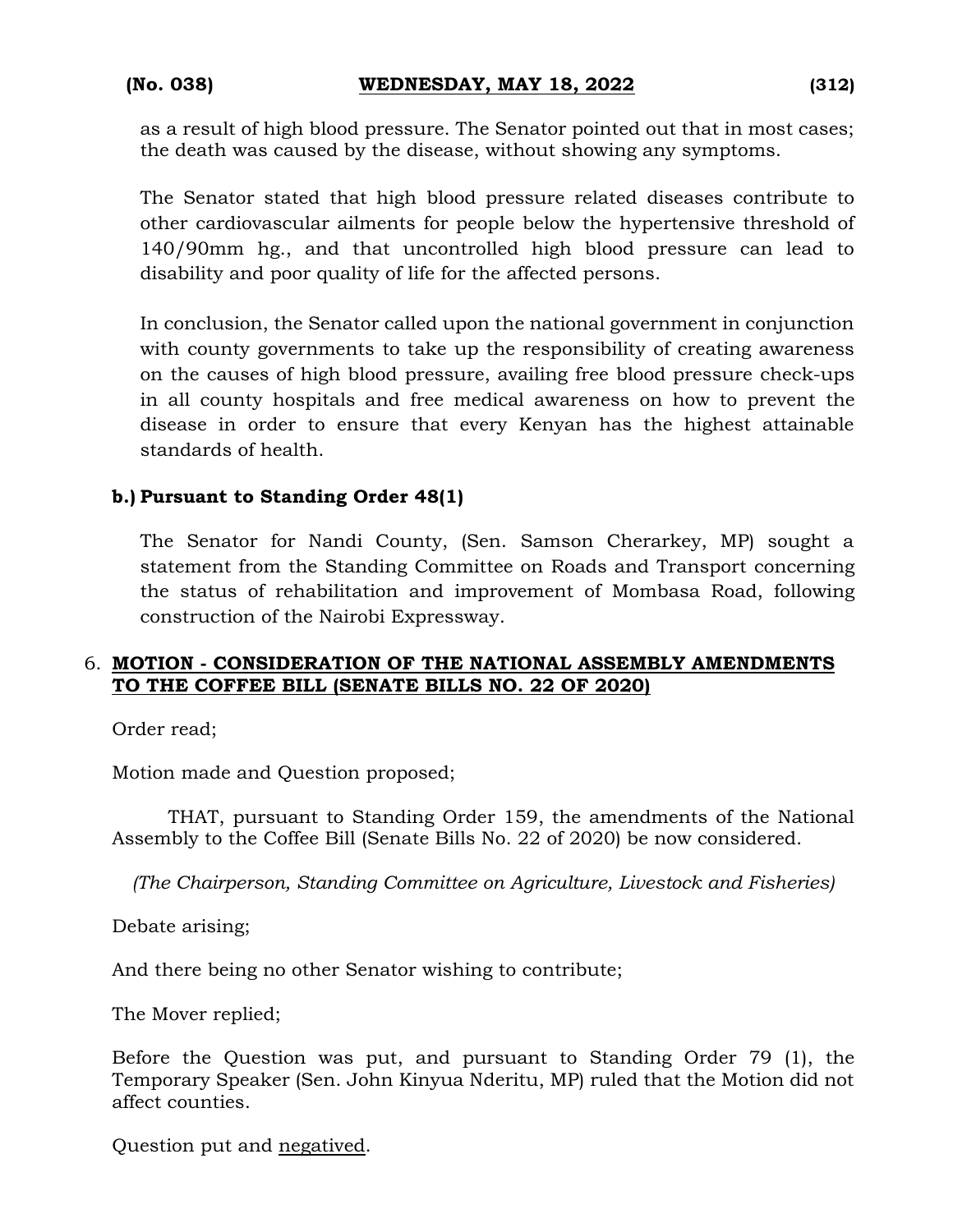#### **(No. 038) WEDNESDAY, MAY 18, 2022 (313)**

# 7. **THE COUNTY ALLOCATION OF REVENUE BILL (SENATE BILLS NO. 1 OF 2022)**

(The Chairperson, Standing Committee on Finance and Budget)

*(Second Reading)*

# *(Resumption of debate interrupted on Wednesday, 11th May, 2022)*

*(Division)*

Order deferred.

# 8. **THE LANDLORD AND TENANT BILL (NATIONAL ASSEMBLY BILLS NO. 3 OF 2021)**

(The Senate Majority Leader)

*(Second Reading)*

# *(Resumption of debate interrupted on Wednesday, 23rd February, 2022- Morning Sitting)*

## *(Division)*

Order deferred.

## 9. **THE PERSONS WITH DISABILITIES (AMENDMENT) BILL (SENATE BILLS NO. 29 OF 2020)**

(Sen. Aaron Cheruiyot, MP and Sen. (Dr) Isaac Mwaura, MP)

*(Second Reading)*

# *(Resumption of debate interrupted on Thursday, 10th March, 2022)*

*(Division)*

Order deferred.

# 10. **THE ELECTION CAMPAIGN FINANCING (AMENDMENT) BILL (SENATE BILLS NO. 51 OF 2021)**

(Sen. Ledama Olekina, MP)

*(Second Reading)*

*(Resumption of debate interrupted on Wednesday, 23rd March, 2022)*

*(Division)*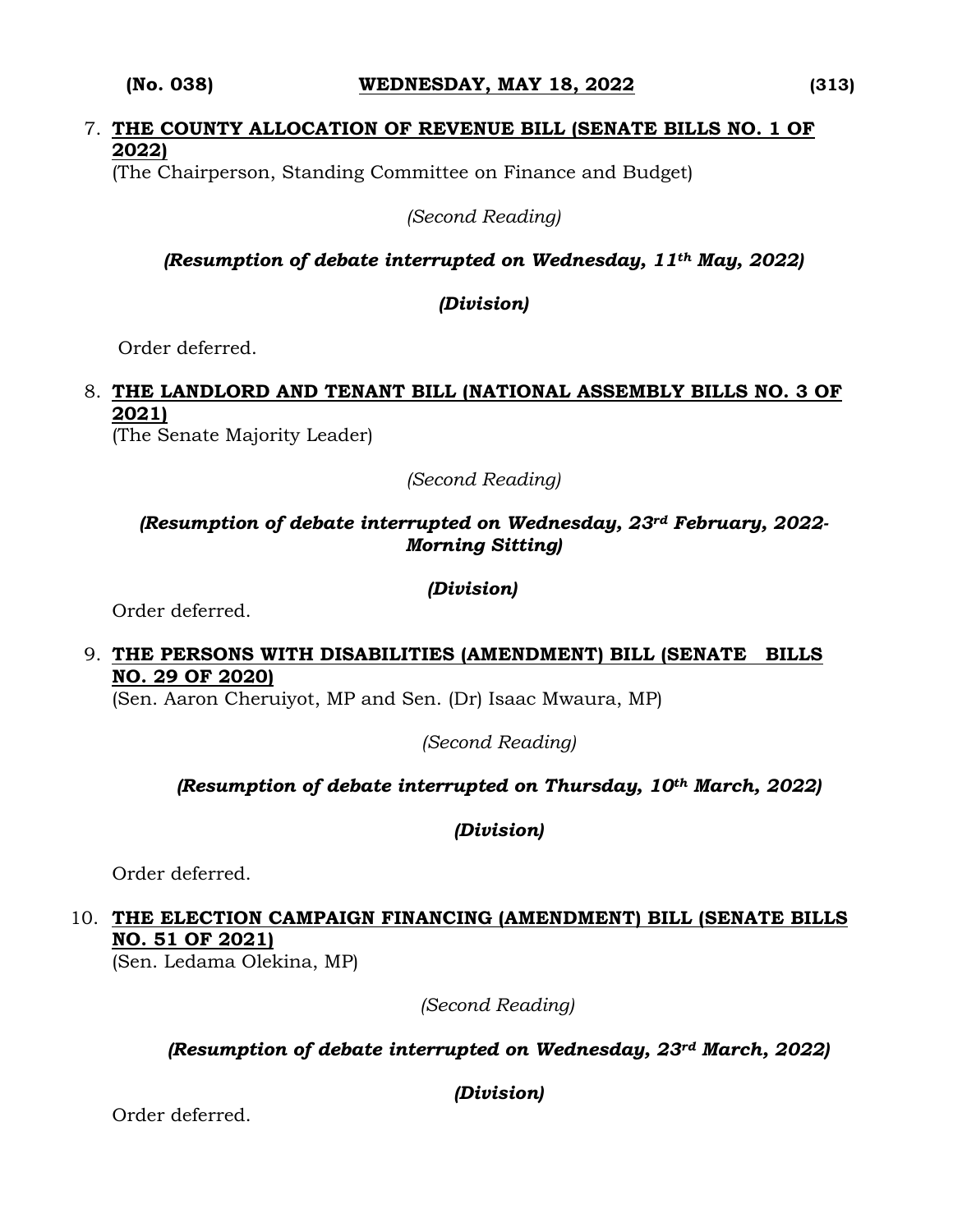#### **(No. 038) WEDNESDAY, MAY 18, 2022 (314)**

## 11. **THE EMPLOYMENT (AMENDMENT) BILL (SENATE BILLS NO. 54 OF 2021)** (Sen. Samson Cherarkey, MP)

*(Second Reading)*

## *(Resumption of debate interrupted on Wednesday, 30th March, 2022) (Division)*

Order deferred.

# 12. **THE COTTON INDUSTRY DEVELOPMENT BILL (SENATE BILLS NO. 55 OF 2021)**

(The Chairperson, Standing Committee on Agriculture, Livestock and Fisheries)

*(Second Reading)*

## *(Resumption of debate interrupted on Thursday, 31st March, 2022)*

#### *(Division)*

Order deferred.

13. **THE SUGAR BILL (NATIONAL ASSEMBLY BILLS NO. 68 OF 2019)** (The Senate Majority Leader)

*(Second Reading)*

*(Resumption of debate interrupted on Thursday, 7th April, 2022)*

*(Division)*

Order deferred.

# 14. **THE PUBLIC PROCUREMENT AND ASSET DISPOSAL (AMENDMENT) BILL (NATIONAL ASSEMBLY BILLS NO. 32 OF 2021)**

(The Senate Majority Leader)

*(Second Reading)*

*(Resumption of debate interrupted on Thursday, 28th April, 2022)* 

*(Division)*

Order deferred.

# 15. **THE SACCO SOCIETIES (AMENDMENT) BILL (NATIONAL ASSEMBLY BILLS NO. 55 OF 2021)**

(The Senate Majority Leader)

 *(Second Reading)*

*(Resumption of debate interrupted on Wednesday, 4th May, 2022) (Division)*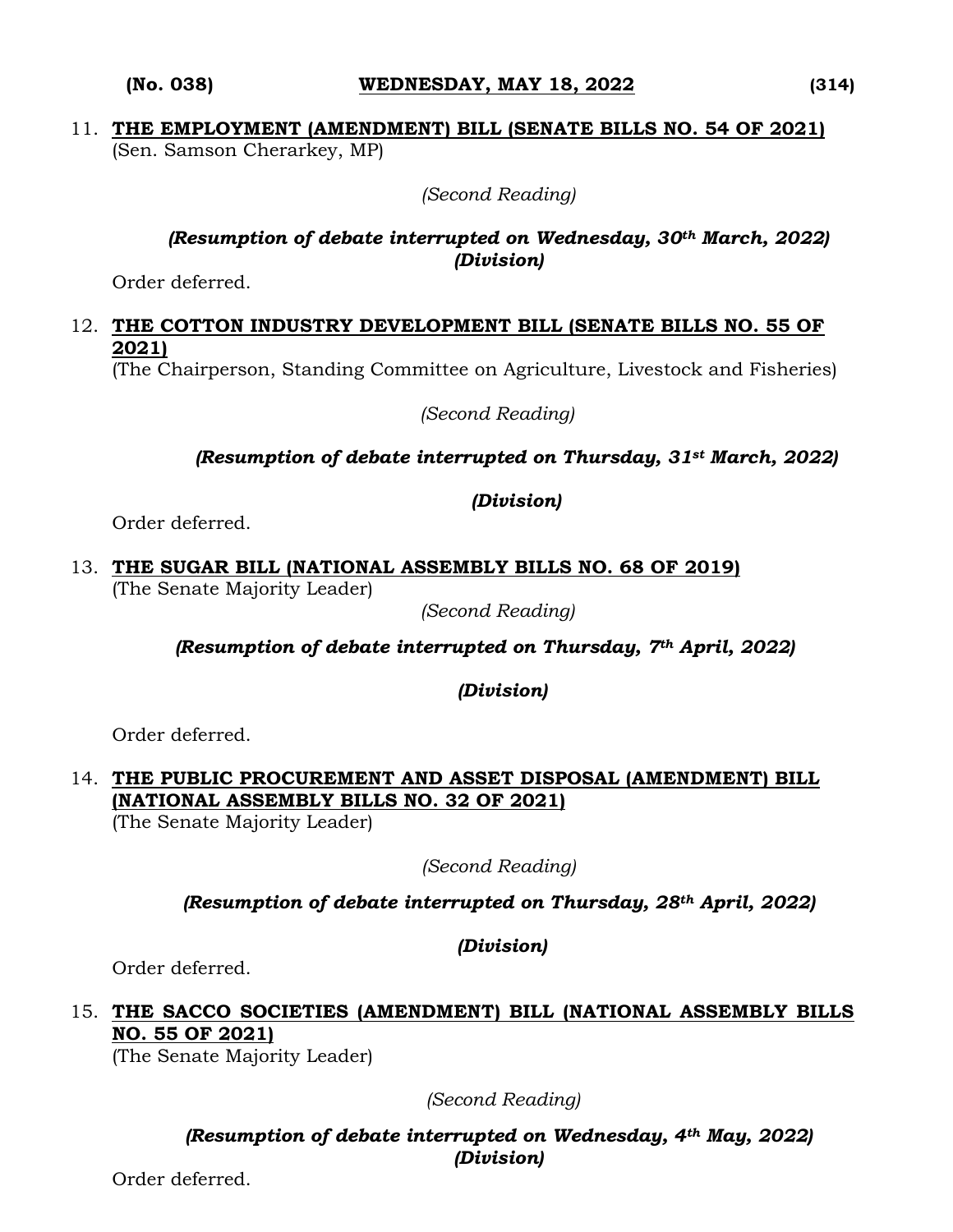#### **(No. 038) WEDNESDAY, MAY 18, 2022 (315)**

# 16. **THE SUSTAINABLE WASTE MANAGEMENT BILL (NATIONAL ASSEMBLY BILLS NO. 22 OF 2021)**

(The Senate Majority Leader)

*(Second Reading)*

*(Resumption of debate interrupted on Tuesday, 10th May, 2022)*

*(Division)*

Order deferred

# 17. **THE NATIONAL COHESION AND PEACE BUILDING BILL (SENATE BILLS NO. 19 OF 2021)**

(Sen. Judith Pareno, MP)

*(Second Reading)*

*(Resumption of debate interrupted on Wednesday, 11th May, 2022)*

*(Division)*

Order deferred.

18. **THE COUNTY E-HEALTH BILL (SENATE BILLS NO. 39 OF 2021)**  (Sen. Judith Pareno, MP)

*(Second Reading)*

*(Resumption of debate interrupted on Wednesday, 11th May, 2022)*

*(Division)*

Order deferred.

# 19. **MOTION - ADOPTION OF REPORTS OF THE SESSIONAL COMMITTEE ON COUNTY PUBLIC ACCOUNTS AND INVESTMENTS ON CONSIDERATION OF THE REPORTS BY THE AUDITOR GENERAL ON THE FINANCIAL STATEMENTS OF VARIOUS COUNTY EXECUTIVES FOR FINANCIAL YEAR 2018/2019**

(Chairperson, Sessional Committee on County Public Accounts and Investments)

THAT, the Senate adopts the Report of the Sessional Committee on County Public Accounts and Investments on consideration of the Reports by the Auditor General on the Financial Statements of the following County Executives for the Financial Year 2018/2019- Embu; Homa-Bay; Kericho; Kilifi; Kirinyaga; Kisii; Kwale; Machakos; Mombasa; Nandi; Baringo; Bomet; Garissa; Kajiado; and West Pokot as contained in Volume 1 of the Report and the following County Executives-Isiolo; Kakamega; Kisumu; Laikipia; Mandera; Marsabit; Nakuru; Narok; Nyandarua; Samburu; Taita Taveta; Trans-Nzoia; Uasin- Gishu; Vihiga; and Wajir, as contained in Volume 2 of the Report, Laid on the Table of the Senate on Thursday 2nd December, 2021.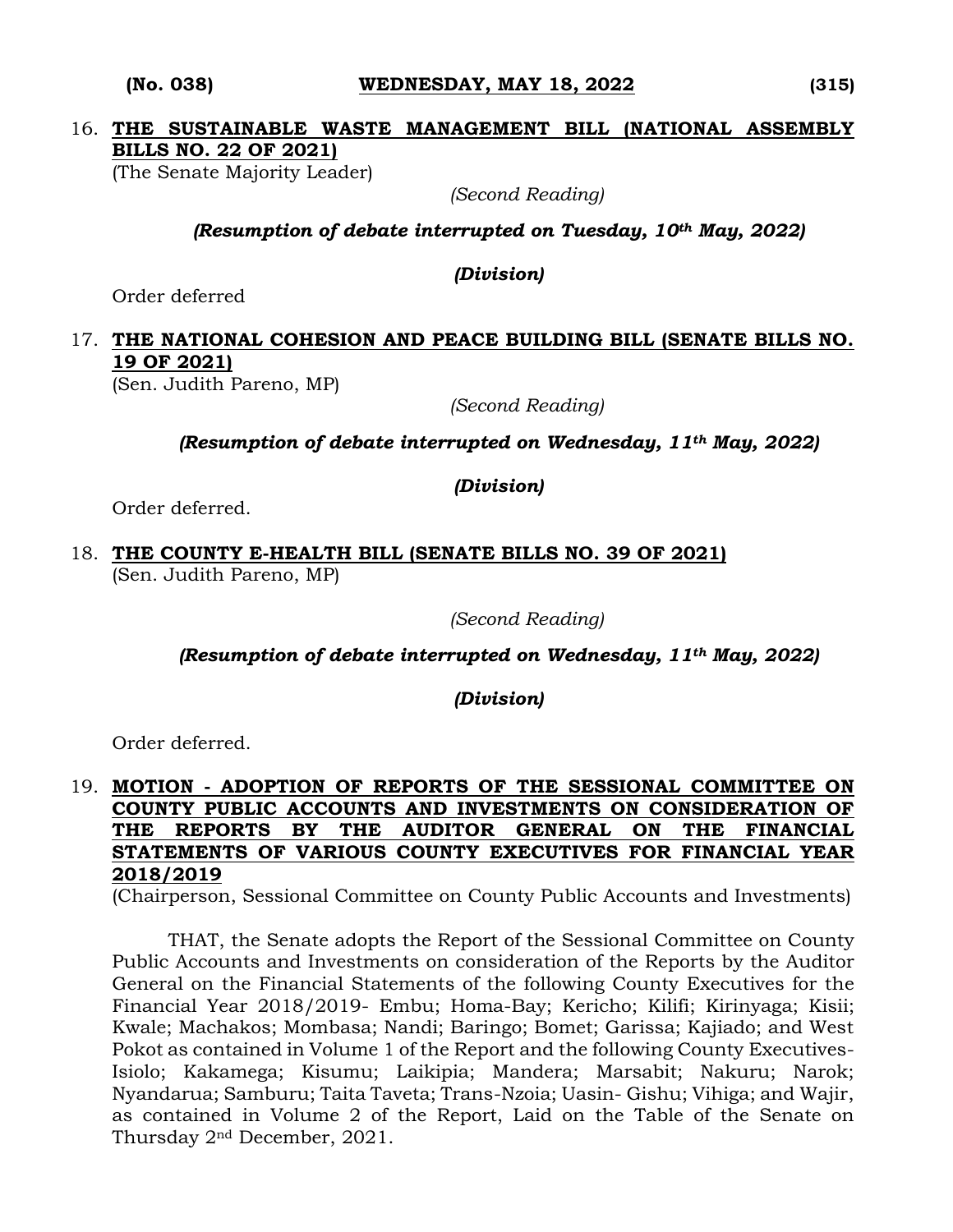#### *(Resumption of debate interrupted on Tuesday, 8th March, 2022)*

#### *(Division)*

Order deferred.

# *20.* **MOTION - ADOPTION OF THE REPORT OF THE STANDING COMMITTEE ON HEALTH ON THE SPECIAL AUDIT REPORT ON UTILIZATION OF COVID-19 FUNDS BY TWENTY EIGHT (28) COUNTY GOVERNMENTS**

(The Chairperson, Standing Committee on Health)

THAT, the Senate adopts the Report of the Standing Committee on Health on the special audit report on utilization of COVID-19 funds by twenty eight (28) county governments, laid on the Table of the Senate on Wednesday, 9th February, 2022.

*(Resumption of debate interrupted on Wednesday, 23rd March, 2022)*

#### *(Division)*

Order deferred.

# 21. **COMMITTEE OF THE WHOLE**

#### **THE INTERGOVERNMENTAL RELATIONS (AMENDMENT) BILL (SENATE BILLS NO. 37 OF 2021)**

(The Chairperson, Standing Committee on Devolution and Intergovernmental Relations)

## *(Resumption of debate interrupted on Wednesday, 22ndDecember, 2021 – Morning Sitting)*

*(Division)*

Order deferred.

# 22. **COMMITTEE OF THE WHOLE THE LAW OF SUCCESSION (AMENDMENT) BILL, (SENATE BILLS NO. 15 OF 2021)**

(Sen. Abshiro Halake, MP)

## *(Resumption of debate interrupted on Wednesday, 2nd March, 2022 – Morning Sitting)*

*(Division)*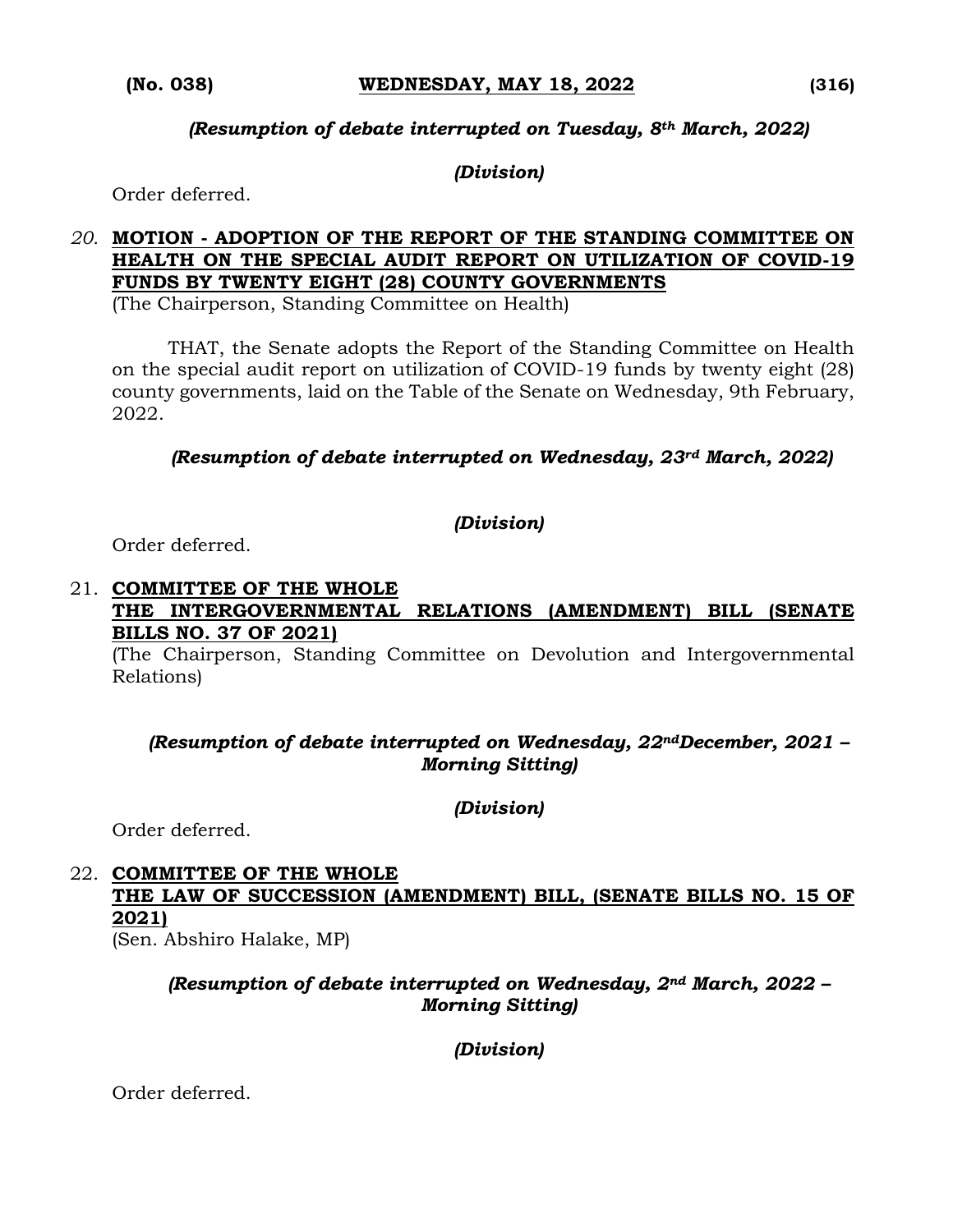### 23. **COMMITTEE OF THE WHOLE THE PRESERVATION OF HUMAN DIGNITY AND ENFORCEMENT OF ECONOMIC AND SOCIAL RIGHTS BILL (SENATE BILLS NO. 21 OF 2021)**  (Sen. Abshiro Halake, MP)

## *(Resumption of debate interrupted on Wednesday, 2nd March, 2022 – Morning Sitting)*

*(Division)*

Order deferred.

#### 24. **COMMITTEE OF THE WHOLE THE LIFESTYLE AUDIT BILL (SENATE BILLS NO. 36 OF 2021)**  (Sen. (CPA). Farhiya Haji, MP)

*(Resumption of debate interrupted on Tuesday, 1st March, 2022)* 

*(Division)*

Order deferred.

### 25. **COMMITTEE OF THE WHOLE THE SPECIAL NEEDS EDUCATION BILL (SENATE BILLS NO. 44 OF 2021)**  (Sen. (Dr.) Getrude Musuruve and Sen. (Prof.) Margaret Kamar, MP)

## *(Resumption of debate interrupted on Wednesday, 2nd March, 2022 – Morning Sitting)*

*(Division)*

Order deferred.

# 26. **COMMITTEE OF THE WHOLE THE MENTAL HEALTH (AMENDMENT) BILL (SENATE BILLS NO. 28 OF 2020)**

(Sen. (Arch.) Sylvia Kasanga, MP)

## *(Consideration of National Assembly Amendments)*

## *(Resumption of debate interrupted on Thursday, 7th April, 2022)*

*(Division)*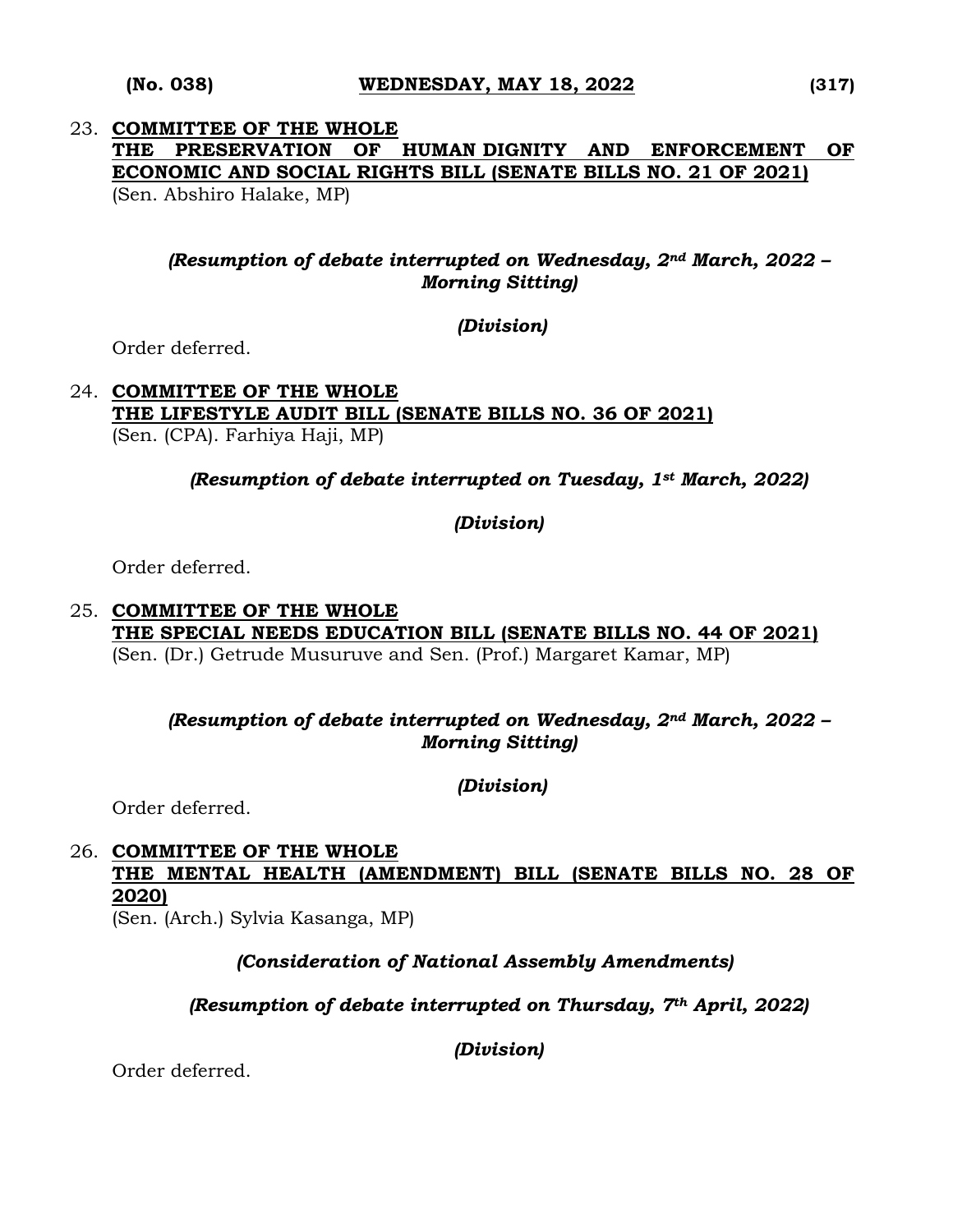# 27. **COMMITTEE OF THE WHOLE THE IRRIGATION (AMENDMENT) BILL (NATIONAL ASSEMBLY BILLS NO. 12 OF 2021)**

(The Senate Majority Leader)

*(Resumption of debate interrupted on Wednesday, 4th May, 2022)*

*(Division)*

Order deferred.

# 28. **COMMITTEE OF THE WHOLE THE COUNTY ALLOCATION OF REVENUE BILL (SENATE BILLS NO. 1 OF 2022)**

(The Chairperson, Standing Committee on Finance and Budget)

Order deferred.

29. **COMMITTEE OF THE WHOLE THE ELECTIONS (AMENDMENT) (NO. 3) BILL (SENATE BILLS NO. 48 OF 2021)** (Sen. (Eng.) Ephraim Maina, MP)

Order deferred.

# 30. **COMMITTEE OF THE WHOLE THE KENYA MEDICAL SUPPLIES AUTHORITY (AMENDMENT) BILL (SENATE BILLS NO. 53 OF 2021)**

(Sen. Naomi Shiyonga, MP)

Order deferred.

#### 31. **MOTION - ADOPTION OF THE REPORT OF THE STANDING COMMITTEE ON EDUCATION ON THE INQUIRY INTO THE EARLY CHILDHOOD DEVELOPMENT EDUCATION (ECDE) LANDSCAPE IN THE COUNTRY** (The Chairperson, Standing Committee on Education)

THAT, the Senate adopts the Report of the Standing Committee on Education on the inquiry into the Early Childhood Development Education (ECDE) landscape in the country, laid on the Table of the Senate on Tuesday,  $10<sup>th</sup>$  May, 2022.

Order deferred.

# 32. **MOTION - ADOPTION OF THE REPORT OF THE SESSIONAL COMMITTEE ON DELEGATED LEGISLATION ON ITS CONSIDERATION OF THE CONTROLLER OF BUDGET (COB) REGULATIONS, 2021**

Motion made and Question proposed -